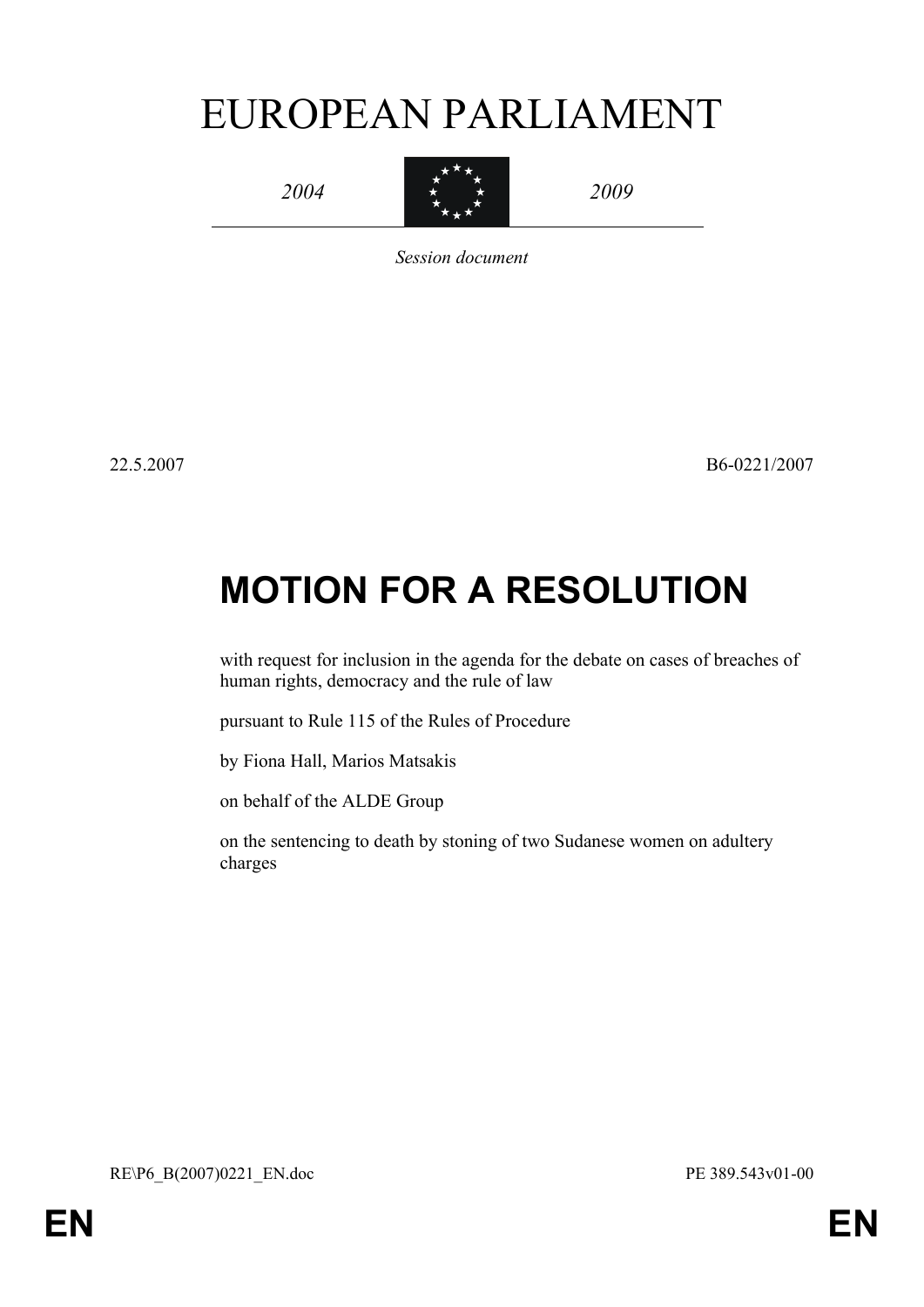#### **B6-0221/2007**

### **European Parliament resolution on the sentencing to death by stoning of two Sudanese women on adultery charges**

#### *The European Parliament*,

- having regard to Rule 115 of its Rules of Procedure,
- A. whereas the Republic of Sudan is signatory to the human rights clause of the Cotonou Agreement<sup>1</sup> and to the International Covenant on Civil and Political Rights<sup>2</sup>,
- B. whereas the court headed by Judge Hatim Abdurrahman Mohamed Hasan sentenced to death by stoning Ms. Amouna Abdallah Daldoum (23 years old) and Ms. Sadia Idries Fadul (22 years old from Tama tribe, Darfur), on 6 March 2007 and 13 February 2007 respectively, for committing adultery,
- C. whereas stoning is a cruel and inhuman punishment and where the punishment of adultery violates the basic values of the European Union
- D. whereas these two convictions handed down by the Al-Azazi Court, Managil Province, Gazeera are apparently legally sound under article 146 (a) of Sudan's 1991 Penal Code.
- E. whereas the European Commission announced on March 2007 an additional  $\epsilon$ 45 million in humanitarian aid to Sudan (making a total of  $\epsilon$ 85 for 2007 so far)
- 1. Calls on the Commission, the Council and the Member States
	- a) to condemn the death sentences passed on Ms Amouna Abdallah Daldoum and Ms Sadia Idries Fadul;
	- b) to put pressure on the government of Sudan to guarantee the physical and psychological integrity of Ms Amouna Abdallah Daldoum and Ms Sadia Idries Fadul and to ensure they are given a prompt and fair appeal trial in which their procedural rights are guaranteed at all times;
	- c) more generally, to promote women's rights in their relations with the Sudanese authorities, including the right of women and girls to be free from discrimination and violence, in line with the international laws and standards;
	- d) to promote respect for human rights and fundamental freedoms in their relations with the Sudanese authorities, including compliance with national laws and international

<sup>&</sup>lt;sup>1</sup> Partnership Agreement between the members of the African, Caribbean and Pacific Group of States, of the one part, and the European Community and its Member States, of the other part, signed in Cotonou on 23 June 2000

<sup>2</sup> UN General Assembly resolution 2200A (XXI) of 16 December 1966